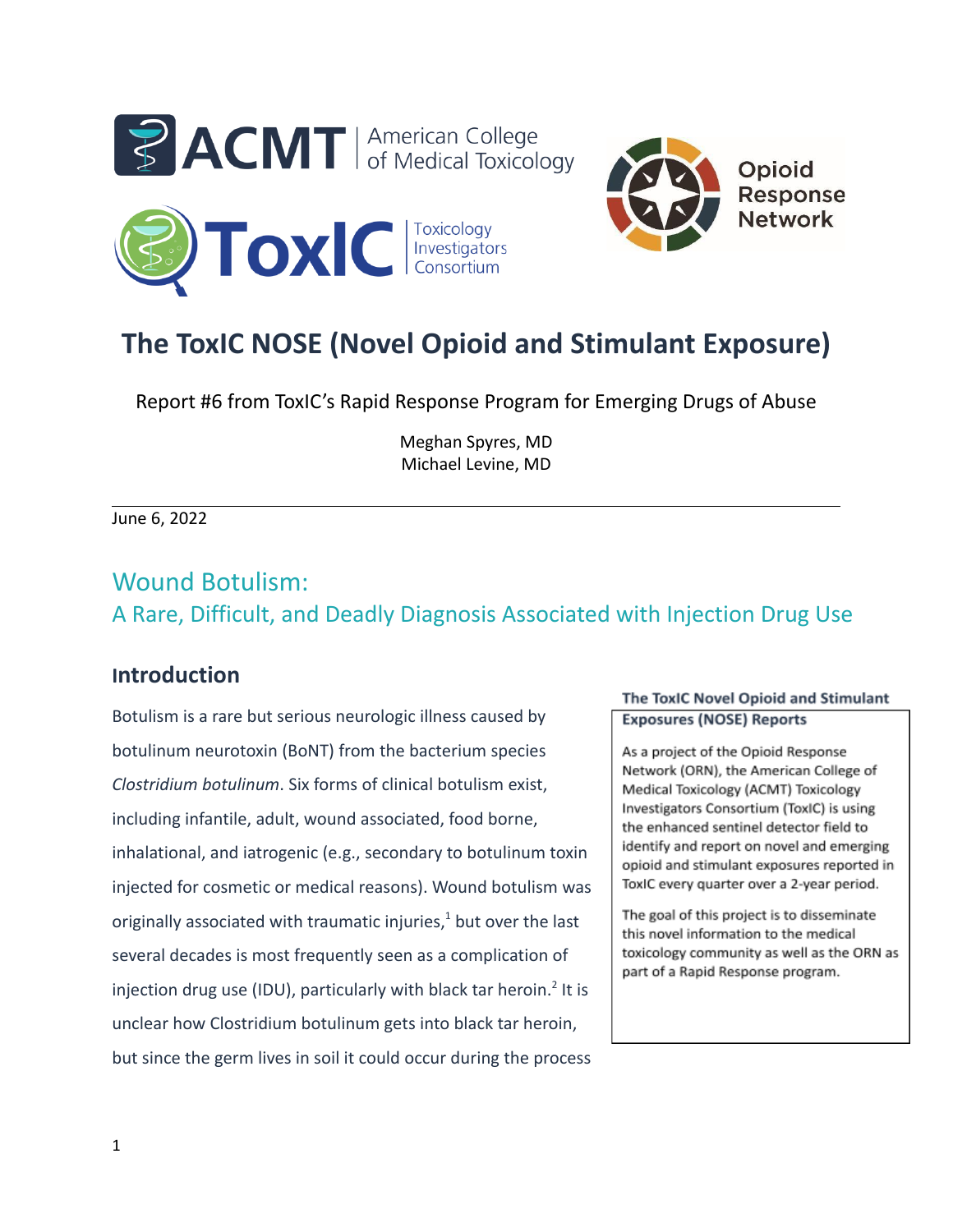of production, transportation, through cross-contamination, addition of fillers, or during its preparation for use.

When black tar heroin is injected under the skin, a practice called skin popping, the botulinum spores produce BoNT locally. These toxins thrive in the anerobic environment of the wound and attack the nervous system. More specifically, BoNT binds presynaptically to peripheral neurons, preventing the release of acetylcholine (ACh) via interference with SNARE proteins responsible for ACh exocytosis into the nerve terminal. $3$  This causes a progressive descending paralysis. Patients develop a flaccid paralysis, often starting with bulbar symptoms (blurry vision, diplopia, dysphagia, fixed dilated pupil, ptosis) followed by symmetric limb weakness and reduced reflexes. Initial gastrointestinal symptoms including nausea and vomiting often present in foodborne botulism are typically absent in wound botulism. Untreated, botulism can cause respiratory failure secondary to paralysis, and ultimately lead to death. Patients with botulism often have a prolonged hospital course that can result in significant morbidity, particularly when treatment is delayed. $2,3$ 

#### **ToxIC Case**

A 29-year-old female presented to the Emergency Department complaining of new weakness for the prior 3 days. Specifically, she noted trouble lifting her purse straps over her shoulder and difficulty swallowing. On further questioning, she reported double vision prior to the onset of weakness. The patient had a long history of IDU, and injected fentanyl and methamphetamine into her neck on a regular basis. She was admitted to the hospital, but her symptoms were initially attributed to intoxication and illicit drug use. Her respiratory status worsened, and she was intubated. She was initially diagnosed with pneumonia and given antibiotics without improvement. The patient received an extensive work up including lumbar puncture and bronchoscopy, and was treated with intravenous immunoglobulin (IVIG), prednisone and pyridostigmine for possible myasthenia gravis, an autoimmune cause of muscular weakness. An attempt was made to extubate her which failed, and she was intubated again 48 hours later. She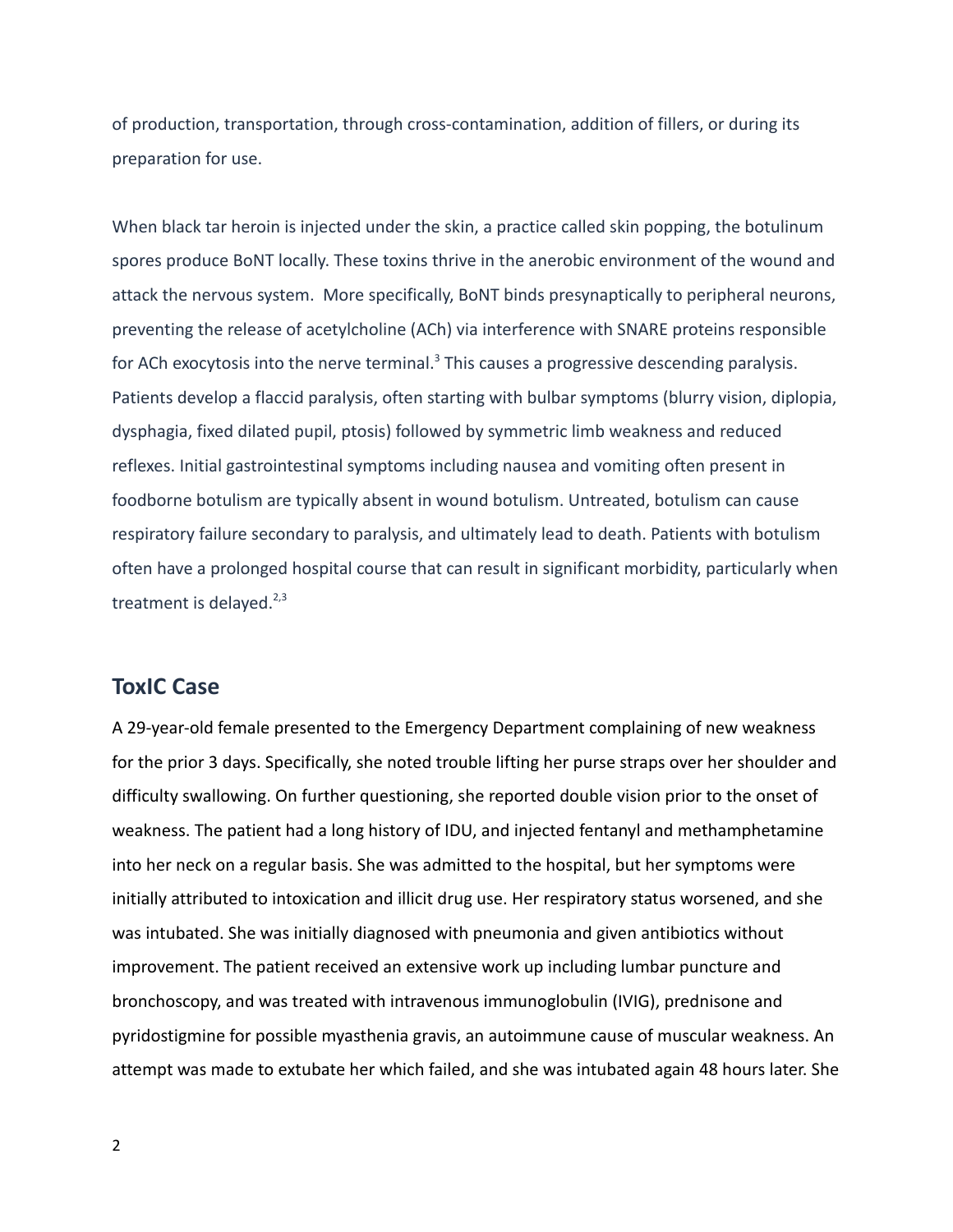was transferred to a tertiary care intensive care unit (ICU) where she could receive a neurology and medical toxicology consultation.

On exam, her upper extremities were weaker than her lower extremities, and her proximal muscle groups were more significantly affected. Among the possible differential diagnoses with proximal muscle weakness, a presumptive diagnosis of wound botulism was made. Botulinum antitoxin was obtained in conjunction with assistance from public health authorities, however due to the significant delay, her respiratory function did not improve significantly. She required a tracheostomy and had a lengthy hospitalization after which she was transferred to a Rehabilitation facility for further care. Subsequent neuromuscular testing with an electromyography (EMG) was consistent with botulism.

#### **Discussion**

In the United States, wound botulism is most associated with black tar heroin injection, though reports of botulism after methamphetamine and other stimulant use are reported.<sup>4</sup> Though no further wound botulism cases were found in ToxIC Registry, the CDC estimates that 20 cases of wound botulism are diagnosed in the US each year. <sup>5</sup> Most cases are associated with skin popping. The diagnosis of wound botulism can be particularly challenging, as it is a rare disease that requires a high degree of suspicion. Alternative diagnoses with similar descending weakness should be considered, such as Lambert-Eaton Myasthenic Syndrome or Miller-Fisher Syndrome. Research shows that in the case of wound botulism from IDU, bulbar symptoms including double vision, blurry vision, difficulty swallowing, and voice changes are common presenting complaints.<sup>2</sup> Patients often report a history of heroin use, skin popping, and frequently have a visible wound when they present to health care.<sup>6</sup> Early diagnosis is key as the treatment, botulinum antitoxin, only neutralizes BoNT that remains unbound to nerve terminals. Clinical outcomes are linked to timely initiation of treatment, with a reduction of ICU length of stay and a decreased incidence and duration of mechanical ventilation by early administration of botulinum antitoxin.<sup>2,7</sup> Serum testing for botulism is not routinely available and was not reported in our case. In addition, serum testing may not be sensitive.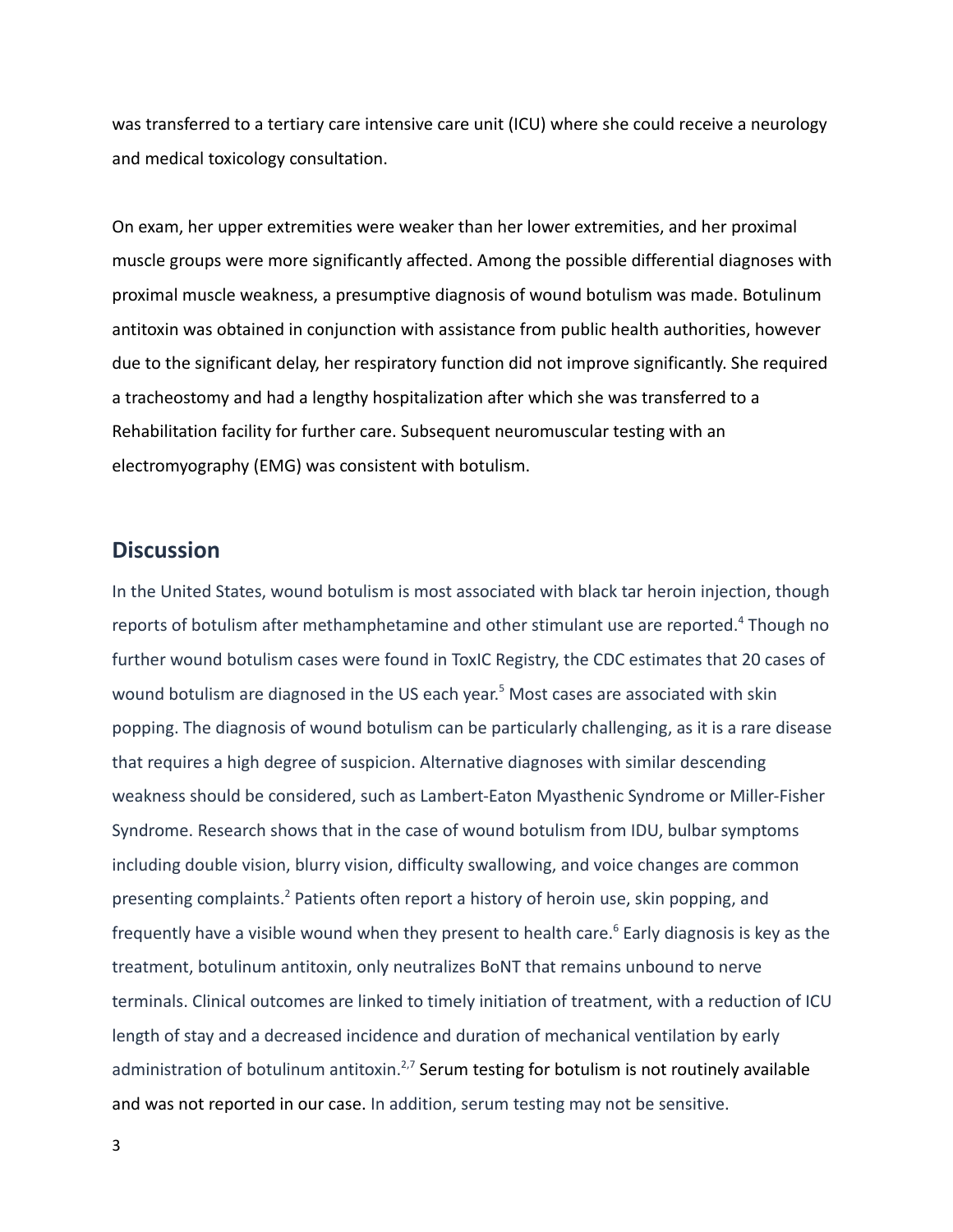Unfortunately, confirmatory testing with neuromuscular studies is not immediately available. Empiric treatment with antitoxin is often required when the diagnosis is suspected. Prompt wound management to remove the source of BoNT is also imperative. Contact with local public health organizations, followed by the CDC, is required for confirmatory testing and to obtain botulinum antitoxin, further underscoring the importance of prompt clinical recognition of this disease.

### **Conclusion**

Wound botulism is a rare but serious illness that can occur in patients who inject drugs, such as black tar heroin. The diagnosis can be challenging, and prompt recognition and treatment is key to ensuring the best possible clinical outcome. Botulism should remain on the differential diagnosis of patients with a history of IDU who present with complaints of bulbar palsies or weakness.

#### **References**

- 1. Merson MH, Dowell VR. Epidemiologic, clinical and laboratory aspects of wound botulism. *N Engl J Med.* 289(19):1005-10.
- 2. Offerman SR, Schaefer M, Thundiyil JG et al. Wound botulism in injection drug users: time to antitoxin correlates with intensive care unit length of stay. *West J Emerg Med.* 2009; 10(4):251-256.
- 3. Geyer HL. Botulism. In Goldfrank's Toxicologic Emergencies,  $11<sup>th</sup>$  ed. Ed: Nelson LS, Howland MA, Lewin NA et al. McGraw Hill Education. 2019; p 574-585.
- 4. Waltenburg MA, Larson VA, Naor EH et al. Botulism type B after intravenous methamphetamine use - New Jersey, 2020. *MMWR.* 2020;69(39):1425–1426.
- 5. Centers for Disease Control and Prevention. Injection Drug Use and Wound Botulism. <https://www.cdc.gov/botulism/wound-botulism.html> Accessed June 9, 2022.
- 6. Neeki MM, Dong F, Emond C et al. Early diagnosis and critical management of wound botulism in the emergency department: a single center experience and literature review. *Int J Emerg Med.* 2021;14(1):56.